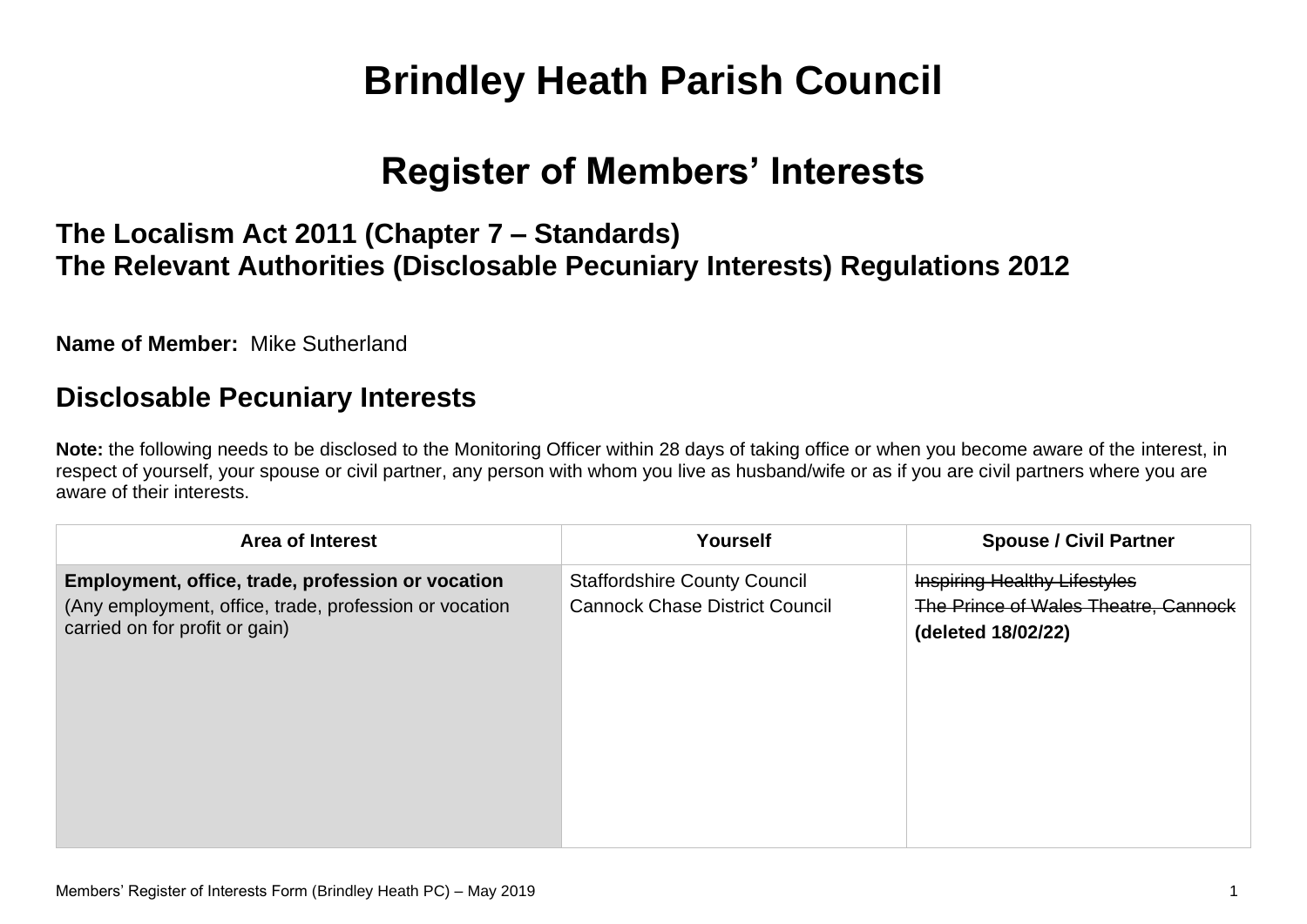| <b>Area of Interest</b>                                                                                                                                                                                                                                                                                                                                                                                                                               | Yourself                                                                                           | <b>Spouse / Civil Partner</b>                                                                   |
|-------------------------------------------------------------------------------------------------------------------------------------------------------------------------------------------------------------------------------------------------------------------------------------------------------------------------------------------------------------------------------------------------------------------------------------------------------|----------------------------------------------------------------------------------------------------|-------------------------------------------------------------------------------------------------|
| Sponsorship<br>(Any payment or provision of any other financial benefit<br>(other than from the relevant authority) made or provided<br>within the relevant period in respect of any expenses<br>incurred in carrying out duties as a member, or towards the<br>election expenses.<br>This includes any payment or financial benefit from a trade<br>union within the meaning of the Trade Union and Labour<br>Relations (Consolidation) Act 1992(a). | <b>None</b>                                                                                        | <b>None</b>                                                                                     |
| <b>Contracts</b><br>(Any contract which is made between the relevant person<br>(or a body in which the relevant person has a beneficial<br>interest) and the relevant authority -<br>(a) under which goods or services are to be provided or<br>works are to be executed; and<br>which has not been fully discharged.<br>(b)                                                                                                                          | None                                                                                               | <b>None</b>                                                                                     |
| Land<br>(Any beneficial interest land which is within the area of the<br>relevant authority)                                                                                                                                                                                                                                                                                                                                                          | Land at 10 Stonehouse Road,<br>Rugeley<br><b>WS15 2LL</b><br>Jointly owned with Barbara Sutherland | Land at 10 Stonehouse Road,<br>Rugeley<br><b>WS15 2LL</b><br>Jointly owned with Mike Sutherland |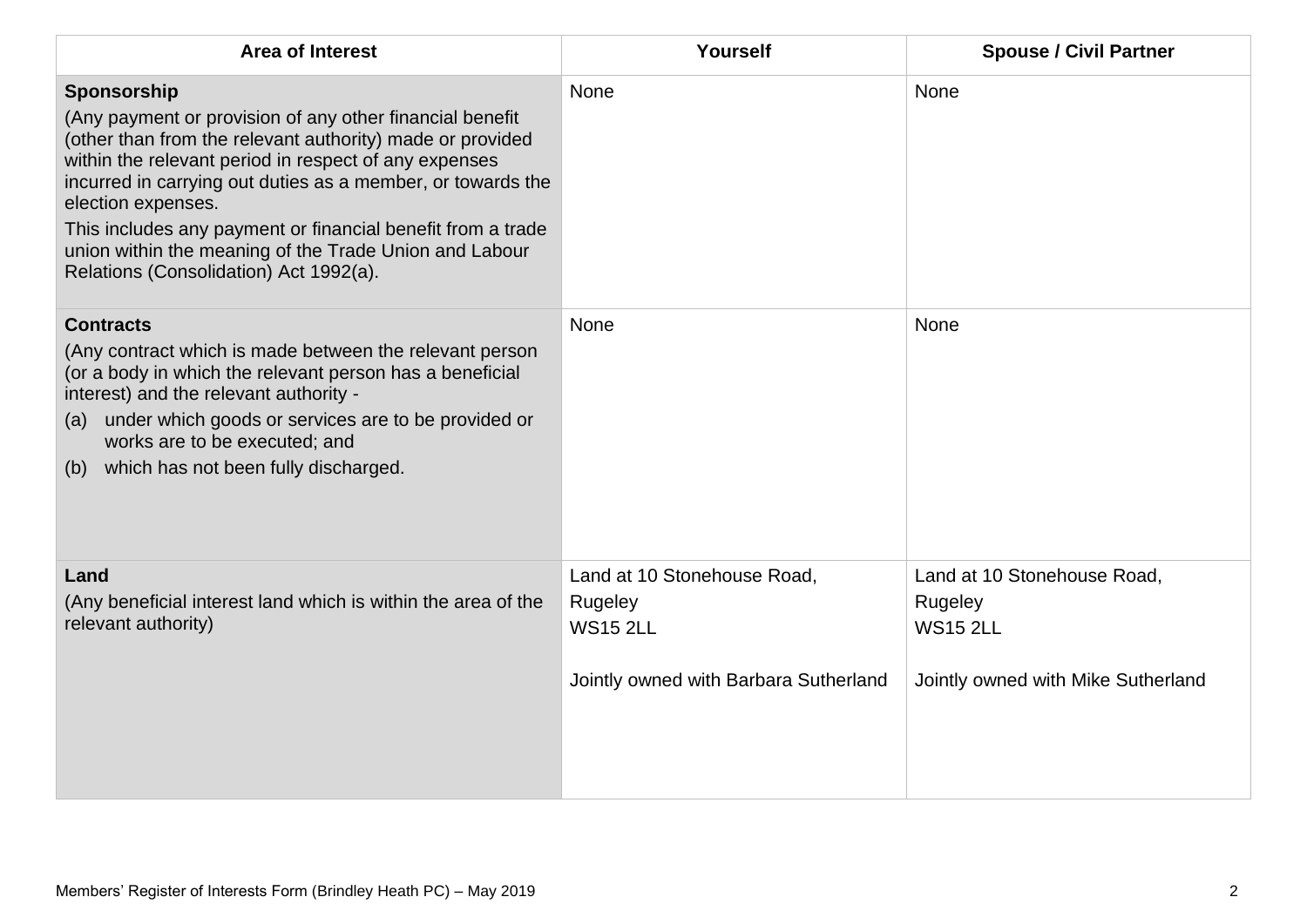| <b>Area of Interest</b>                                                                                                                                                                                                                                                                                                                                                                                                                                                                                                                                                                                                                              | Yourself | <b>Spouse / Civil Partner</b> |
|------------------------------------------------------------------------------------------------------------------------------------------------------------------------------------------------------------------------------------------------------------------------------------------------------------------------------------------------------------------------------------------------------------------------------------------------------------------------------------------------------------------------------------------------------------------------------------------------------------------------------------------------------|----------|-------------------------------|
| <b>Licences</b><br>(Any licence (alone or jointly with others) to occupy land in<br>the area of the relevant authority for a month or longer.                                                                                                                                                                                                                                                                                                                                                                                                                                                                                                        | None     | None                          |
| <b>Corporate tenancies</b><br>(Any tenancy where to your knowledge) -<br>the landlord is the relevant authority; and<br>(a)<br>the tenant is a body in which the relevant person has<br>(b)<br>a beneficial interest.                                                                                                                                                                                                                                                                                                                                                                                                                                | None     | None                          |
| <b>Securities</b><br>(Any beneficial interest in securities of a body where -<br>that body where to your knowledge has a place of<br>(a)<br>business or land in the area of the relevant authority;<br>and<br>either -<br>(b)<br>the total nominal value of the securities exceeds<br>(i)<br>£25,000 or one hundredth of the total issued<br>share capital of that body; or<br>if the share capital of that body is of more than<br>(ii)<br>one class, the total nominal value of the shares of<br>any one class in which the relevant person has a<br>beneficial interest exceeds one hundredth of the<br>total issued share capital of that class. | None     | None                          |